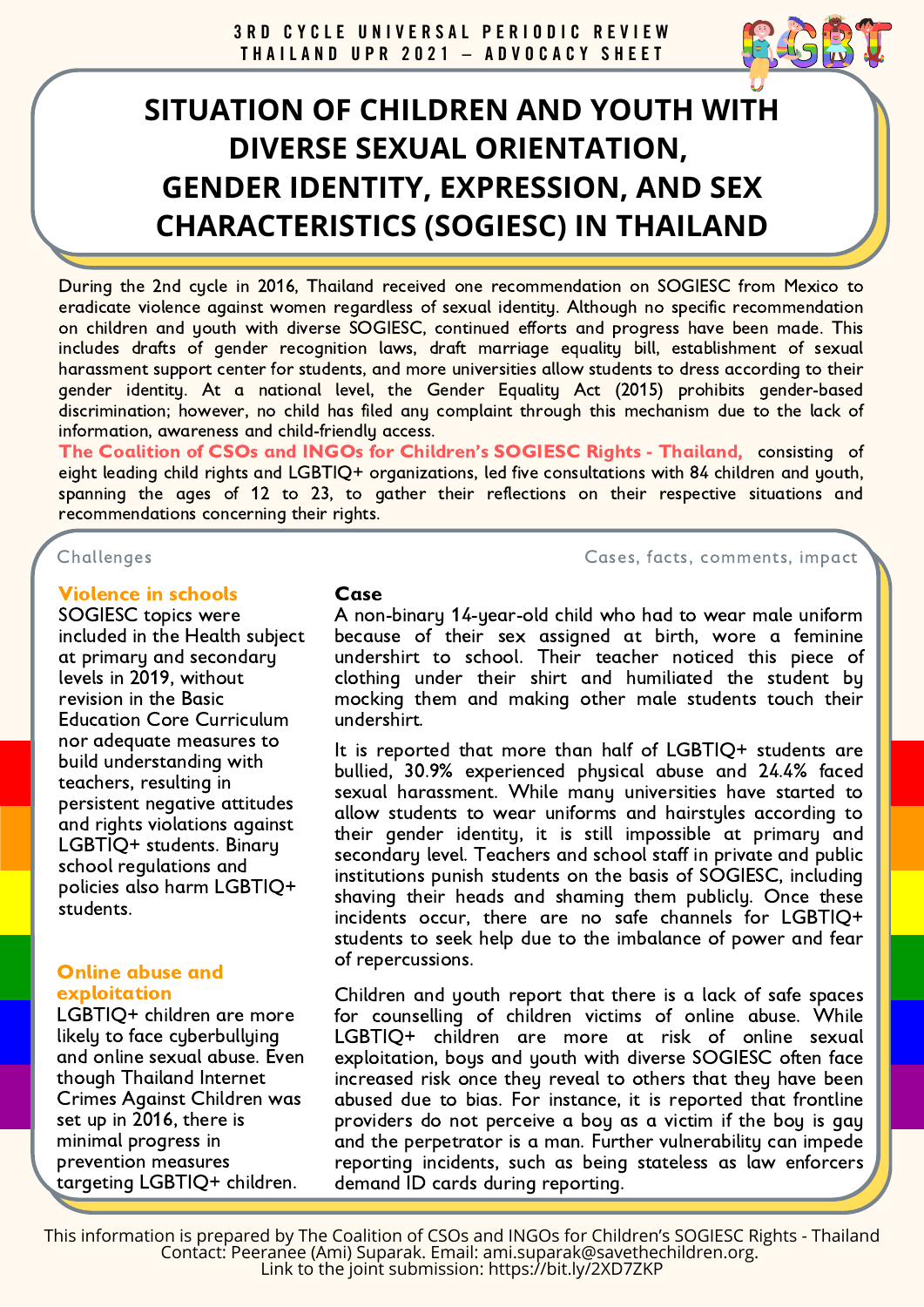Challenges Cases, facts, comments, impact

#### Lack of acceptance and understanding in families

Thai people are more accepting of LGBTIQ+ people who are outside of their family than within. A lack of family acceptance by family members can result in harassment and abuse from relatives, including physical and sexual abuse. A survey found that LGBTIQ+ children and youth ran away from home at least once to escape domestic violence and abuse. This leads to other protection risks.

#### Right to identity and mental health

Transgender children and youth struggle with restricted opportunities due to lack of legal gender recognition. The draft Gender Recognition Act in 2017 required surgery, which is against rights to selfdetermination and bodily autonomy. Furthermore, there are no SOGIESCsensitive mental health services for LGBTIQ+ children and youth.

#### Case

"My father hit me severely because he saw me in women's lingerie. Every time my father found out that I was dressing up or made any girly sounds, I often got hit. This has made me very scared of my own father and whenever I am home, I have to pretend to be manly all the time." - Reflection from a child

Children and youth are under pressure to live up to parents' expectations, including the aspect of their SOGIESC. During COVID-19 pandemic, while the mental health of children has been negatively impacted, LGBTIQ+ children suffered an additional layer as many had to conceal their identity while being at home without external support. A national survey found that LGBTIQ+ youth who faced discrimination from family members were most at risk of suicide as they report 2.5 times higher suicide contemplation compared to other vulnerable groups.

Transgender children and youth have to follow regulations based on their sex assigned at birth, including school uniform, admission to either male or female hospital ward, the military service requirement or employment opportunities. There is also limited access to proper transition processes. Many cannot access or afford a psychological assessment, which leads to children buying hormonal pills by themselves without prescription or any blood testing, resulting in overdose and other health risks.

Moreover, LGBTIQ+ children and youth face insensitive practitioners. For instance, a psychiatrist suggested a youth with same-sex attraction that becoming heterosexual could be better for her mental health. This shows lack of appropriate and accessible service for LGBTIQ+ children and youth.

## Recommendations

- 1. Implement training for education staff, in public and private institutions, and revise the Basic Education Core Curriculum to build positive attitude and respect towards diversity, including diverse sexual orientation, gender identity, expression and sex characteristics.
- Establish safe, accessible, and confidential reporting mechanisms, in which LGBTIQ+ 2. children can report incidents of violence and discrimination, which also provides remedy and counselling.
- 3. Establish a sustem to promote acceptance of diverse sexualitu and gender identities. especially among parents, through public communication or enhancing participation of LGBTIQ+ people in public and political decision-making.
- Adopt a gender recognition law that is available to children, based on self-determination 4. principle and does not require medical intervention.
- Establish child-friendly and accessible mental health services for LGBTIQ+ children. 5.
- Take measures to protect vulnerable children from online abuse and exploitation, with a 6. safe reporting mechanism for all children, including stateless and LGBTIQ+ children.

This information is prepared by The Coalition of CSOs and INGOs for Children's SOGIESC Rights - Thailand Contact: Peeranee (Ami) Suparak. Email: [ami.suparak@savethechildren.org](mailto:ami.suparak@savethechildren.org). Link to the joint submission: <https://bit.ly/2XD7ZKP>